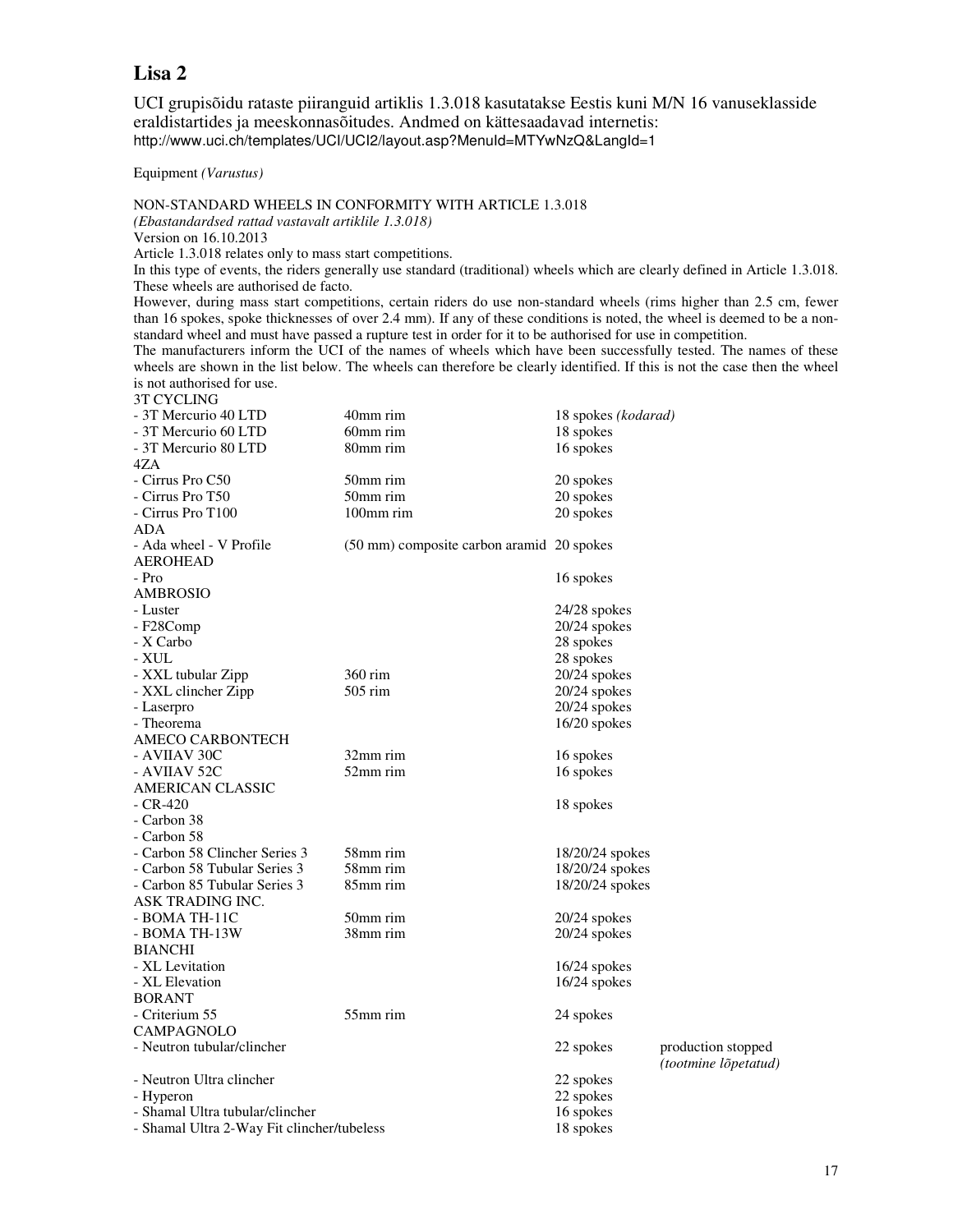| - Eurus 2006 tubular/clincher                                          |          | 16 spokes              |                    |
|------------------------------------------------------------------------|----------|------------------------|--------------------|
| - Eurus 2-Way Fit clincher/tubeless                                    |          | 18 spokes              |                    |
| - Proton                                                               |          | 22 spokes              | production stopped |
| - Eurus WH02-EUCF                                                      |          | 16 spokes              | production stopped |
| - Eurus Carbon WH4-EUCFC                                               |          | 16 spokes              | production stopped |
| - Zonda G4 & Zonda 2006 clincher                                       |          | 16 spokes              | production stopped |
| - Zonda clincher                                                       |          | 16 spokes              |                    |
| - Scirocco G3 & Scirocco 2006 clincher                                 |          | 24 spokes              |                    |
| - Vento G3 & Vento 2006 clincher                                       |          | 24 spokes              | production stopped |
| - Vento reaction G3 clincher                                           |          | 24 spokes              |                    |
| - Khamsin clincher                                                     |          | 24 spokes              |                    |
| - Bora ONE 35 tubular                                                  |          | 18 spokes              |                    |
| - Bora ONE 35 CX tubular                                               |          | 18 spokes              |                    |
| - Bora ULTRA 35 tubular                                                |          | 18 spokes              |                    |
| - Bora ONE tubular                                                     |          | 18 spokes              |                    |
| - Bora ULTRA TWO tubular                                               |          | 18 spokes              |                    |
| - Bora ULTRA 80 tubular                                                |          | 16 spokes              |                    |
| <b>CARBONSPORTS</b>                                                    |          |                        |                    |
| - Light Weight by Carbonsports - Ventoux                               |          | 20 spokes              |                    |
| - Lightweight Obermayer 12 Gen. II                                     |          | 12 spokes              | production stopped |
| - Lightweight Obermayer 16 Gen. II                                     |          | 16 spokes              | production stopped |
| - Lightweight Obermayer 20 Gen. II                                     |          | 20 spokes              | production stopped |
| - Lightweight Standard 12 Gen. II<br>- Lightweight Standard 16 Gen. II |          | 12 spokes              | production stopped |
| - Lightweight Standard 20 Gen. II                                      |          | 16 spokes<br>20 spokes | production stopped |
| - Lightweight Standard 16 Gen. III                                     |          | 16spokes               | production stopped |
| <b>CITEC</b>                                                           |          |                        |                    |
| - 3000 aluminium                                                       |          | 16 spokes              |                    |
| - Ultralite aluminium                                                  |          | 20 spokes              | production stopped |
| - Jet aluminium                                                        |          | 16 spokes              | production stopped |
| - 3000 S Aero                                                          |          | 14 spokes              |                    |
| - 3000 S Aero Carbon                                                   |          | 16 spokes              |                    |
| - 6000 CX Carbon                                                       |          | 12 spokes              |                    |
| CLOSE <sub>2</sub>                                                     |          |                        |                    |
| - Close2 type "AL30C" clincher                                         | 30mm rim | 20 spokes              |                    |
| - Close2 type "C50T" tubular                                           | 50mm rim | 20 spokes              |                    |
| <b>COLE</b>                                                            |          |                        |                    |
| - Shuriken tubular                                                     |          | $16/20$ spokes         |                    |
| - Cole T85 Lite Etroto 622/700C                                        | 85mm rim | 16 spokes              |                    |
| - Cole AC 38 Lite Etrto 622/700C                                       | 38mm rim | 16 spokes              |                    |
| - Cole T50 Lite Etrto 622/700C                                         | 50mm rim | 16 spokes              |                    |
| <b>COLNAGO</b>                                                         |          |                        |                    |
| - Star                                                                 |          | 18 spokes              |                    |
| <b>CONTROLTECH</b>                                                     |          |                        |                    |
| - Auster                                                               | 38mm rim | $20/24$ spokes         |                    |
| <b>CORECARBON WHEELS PTY LTD</b>                                       |          |                        |                    |
| - Corecarbon 38 clincher                                               | 38mm rim | $20/24$ spokes         |                    |
| - Corecarbon 58 clincher                                               | 58mm rim | $20/24$ spokes         |                    |
| <b>CORIMA</b>                                                          |          |                        |                    |
| - AERO tubular                                                         |          | 18/24 spokes           |                    |
| - AERO clincher                                                        |          | 18/24 spokes           |                    |
| - AERO+ MCC tubular                                                    | 50mm rim | 12 spokes              |                    |
| - WINIUM+ MCC tubular                                                  | 28mm rim | 12 spokes              |                    |
| - Stevens Scorpo tubular                                               |          | 18/24 spokes           |                    |
| - Stevens Scorpo clincher                                              |          | 18/24 spokes           |                    |
| $-$ UP S (12R)                                                         | 74mm rim | 12 spokes              |                    |
| $-$ UP S $(18R)$                                                       | 74mm rim | 18 spokes              |                    |
| - VIVA MCC "S"                                                         | 35mm rim | 12 spokes              |                    |
| - VIVA "S"                                                             | 35mm rim | 18 spokes              |                    |
| <b>DECATHLON</b>                                                       |          |                        |                    |
| - Penta Aero 20 clincher                                               |          | 20 spokes              | production stopped |
| <b>DETEC</b>                                                           |          |                        |                    |
| - M58 carbon                                                           | 58mm rim | 20 spokes              |                    |
| - U38 carbon                                                           | 38mm rim | 20 spokes              |                    |
| - U45 carbon                                                           | 45mm rim | 20 spokes              |                    |
| - U50 carbon                                                           | 50mm rim | 20 spokes              |                    |
| - U60 carbon                                                           | 60mm rim | 20 spokes              |                    |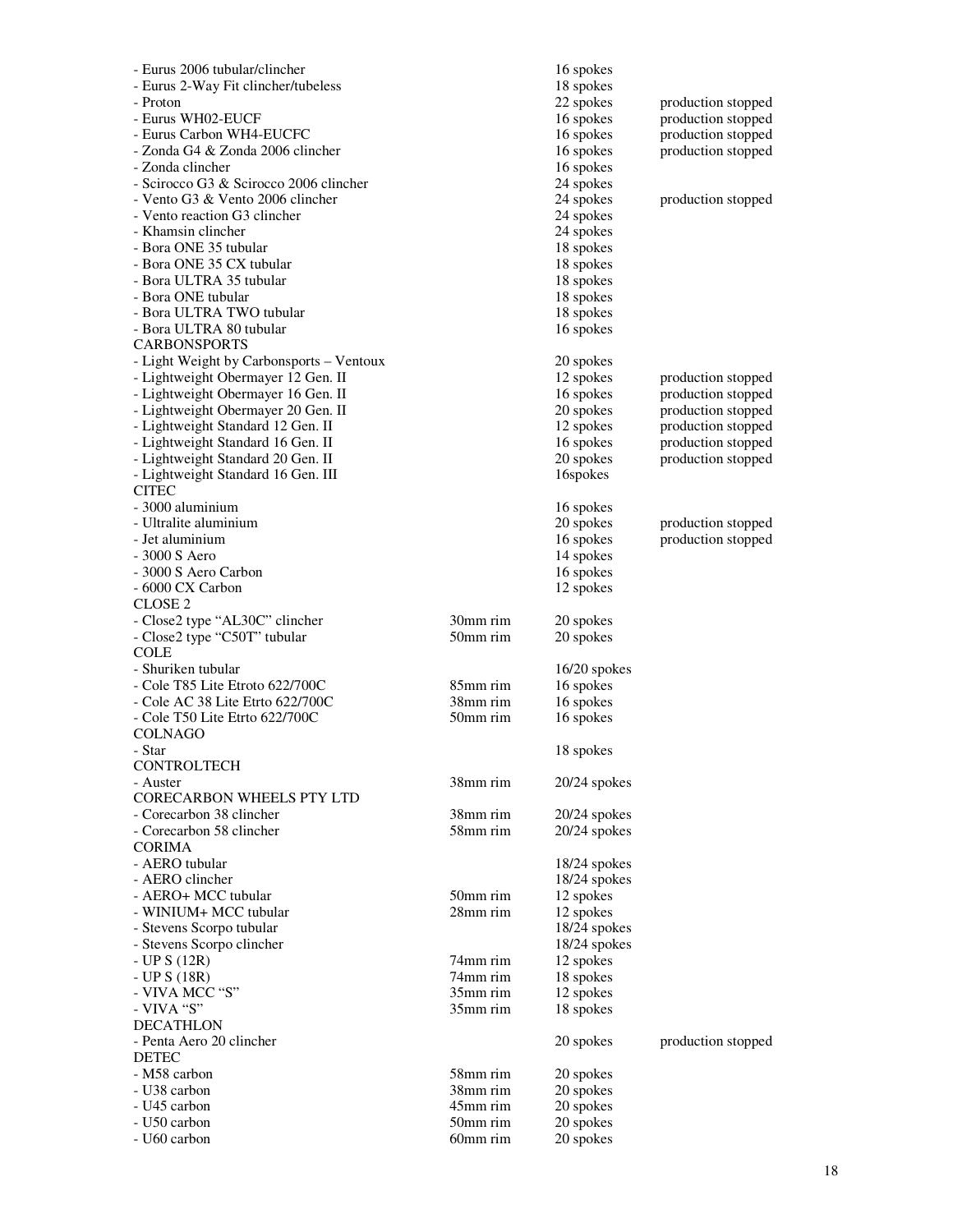| - U80 carbon                                             | 80mm rim             | 20 spokes              |
|----------------------------------------------------------|----------------------|------------------------|
| - ZZYZX Race Attack 58                                   | 58mm rim             | 20 spokes              |
| - ZZYZX Race Attack 38                                   | 38mm rim             | 20 spokes              |
| - ZZYZX Race Attack 60                                   | 60mm rim             | 20 spokes              |
| - ZZYZX Race Attack 80                                   | 80mm rim             | 20 spokes              |
| - Lite T58 carbon tubular                                | 58mm rim             | 20 spokes              |
| - Lite C38 carbon clincher                               | 38mm rim             | 20 spokes              |
| - Lite C50 carbon clincher                               | 50mm rim             | 20 spokes              |
| - Lite C80 carbon clincher                               | 80mm rim             | 20 spokes              |
| - Wan Chung WHC-DR01 38                                  | 38mm rim             | 20 spokes              |
| - Wan Chung WHC-DR02 50                                  | 50mm rim             | 20 spokes              |
| - Wan Chung WHC-DR03 60                                  | 60mm rim             | 20 spokes              |
| - Wan Chung WHC-DR04 80                                  | 80mm rim             | 20 spokes              |
| - MTI U-38                                               | 38mm rim             | 20 spokes              |
| - MTI U-50<br>- MTI U-80                                 | 50mm rim<br>80mm rim | 20 spokes              |
| - SAGA W50-RR                                            | 50mm rim             | 20 spokes<br>20 spokes |
| DIERL                                                    |                      |                        |
| - Lightweight Carbon Fiber                               |                      | 20 spokes              |
| DT SWISS                                                 |                      |                        |
| - RRC 1250 clincher                                      |                      | 18 spokes              |
| - RR 1850 clincher                                       |                      | 20 spokes              |
| - RRC 425F Tubular 32 (Reynolds MV32 T UL)               |                      | 20 spokes              |
| - RRC 570F Clincher 32 (Reynolds MV32C UL)               |                      | 20 spokes              |
| - RRC 445F Tubular 46 (Reynolds DV46T UL)                |                      | 16/20 spokes           |
| - RRC 600F Clincher 46 (Reynolds DV46C UL)               |                      | $16/20$ spokes         |
| - RRC 625F Tubular 66 (Reynolds SDV 66 T)                |                      | 16 spokes              |
| - RRC 32 DICUT C clincher                                | 32mm rim             | 20 spokes              |
| - RRC 32 DICUT T tubular                                 | 32mm rim             | 20 spokes              |
| - RRC 46 DICUT C clincher                                | 46mm rim             | 20 spokes              |
| - RRC 46 DICUT T tubular                                 | 46mm rim             | 20 spokes              |
| - RRC 66 DICUT T tubular                                 | 66mm rim             | 16 spokes              |
| - RC 38 SPLINE T tubular                                 | 38mm rim             | 20 spokes              |
| - R28 SPLINE clincher                                    | 28mm rim             | 20 spokes              |
| - RC 55T SPLINE tubular                                  | 57mm rim             | 20 spokes              |
| EASTON                                                   |                      |                        |
| - EC90 Aero                                              | 56mm rim             | 18/20 spokes           |
| - EC90 SL                                                | 38mm rim             | $18/24$ spokes         |
| - EC90 Sprint                                            | 75mm rim             | 18/20/24 spokes        |
| EDCO ENGINEERING BV                                      |                      |                        |
| - EDCO/oseous FURKA Competition                          | 58mm rim             | $20/24$ spokes         |
| - OSEOUS/edco FCC58                                      | 58mm rim             | $20/24$ spokes         |
| - EDCO/osseous ALBULA Competition<br>- OSEOUS/edco FCC38 | 38mm rim<br>38mm rim | $20/24$ spokes         |
| <b>EDGE DESIGN</b>                                       |                      | $20/24$ spokes         |
| - Edge 38FC tubular                                      | 38mm rim             | 20 spokes              |
| - Edge 50FC tubular                                      | 50mm rim             | 20 spokes              |
| - Edge 58FC tubular                                      | 58mm rim             | 20 spokes              |
| - Edge 85FC tubular                                      | 85mm rim             | 20 spokes              |
| - Sidewinder 3.8                                         | 38mm rim             | 20 spokes              |
| - Sidewinder 8.5                                         | 85mm rim             | 20 spokes              |
| - Airstreeem Carbon Aero 50                              | 50mm rim             | 20 spokes              |
| <b>ENVE COMPOSITES</b>                                   |                      |                        |
| - Carbon 68 / 65 tubular                                 |                      | 16/20/24/28 spokes     |
| - Carbon 45                                              |                      | 18/20/24/28 spokes     |
| - Smart ENVE 6.7 Tubular                                 | 60mm rim             | 16/20/24/28 spokes     |
| - Smart ENVE 8.9 Tubular                                 | 85mm rim             | 16/20/24/28 spokes     |
| - Smart ENVE 6.7 Clincher                                | 60mm rim             | 16/20/24/28 spokes     |
| <b>EQUINOX</b>                                           |                      |                        |
| $-$ RT033-700C carbon                                    | 33mm rim             | 20 spokes              |
| - RT038-700C carbon                                      | 38mm rim             | 20 spokes              |
| - RT050-700C carbon                                      | 50mm rim             | 20 spokes              |
| - RT050C-700C carbon                                     | 50mm rim             | 20 spokes              |
| - WH051-700C Carbon                                      | 85mm rim             | 20 spokes              |
| - WH135                                                  | 55mm rim             | 16 spokes              |
| - WH136                                                  | 45mm rim             | 16 spokes              |
| FFWD (FAST FORWARD WHEELS)                               |                      |                        |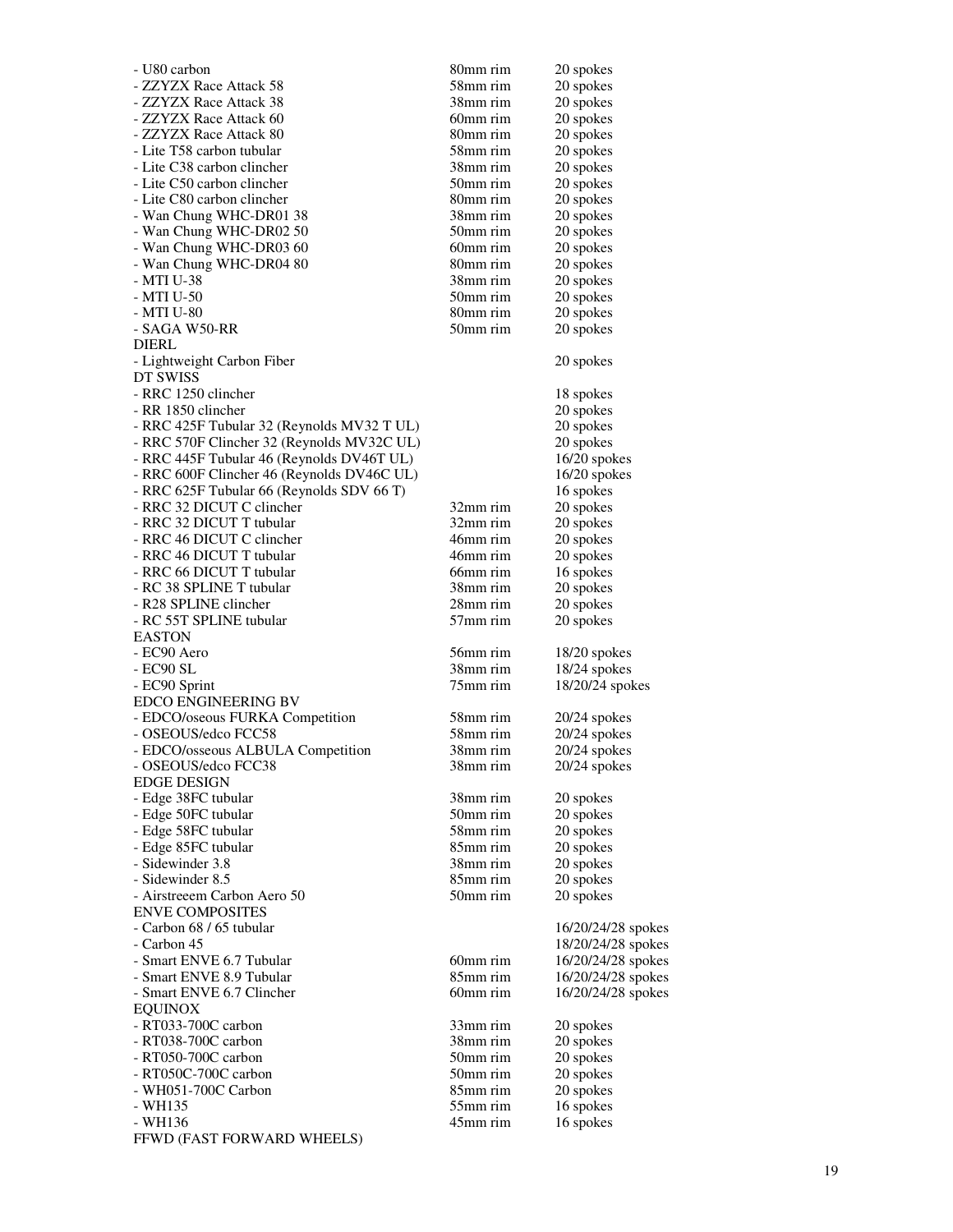|                                                      |                      | $20/24$ spokes                     |                    |
|------------------------------------------------------|----------------------|------------------------------------|--------------------|
| - F5 carbon                                          | 50mm rim             | $20/24$ spokes                     |                    |
| - F4 carbon                                          | 40mm rim             | 24 spokes                          |                    |
| <b>FIR</b>                                           |                      |                                    |                    |
| - Galaxium (carbon wings on spokes)                  |                      | 20 spokes                          |                    |
| - Ra Antara                                          |                      | 28 spokes                          |                    |
| - Ra Antara                                          |                      | 18 spokes                          |                    |
| - Speed Lite<br>FSA / VISION                         |                      | 18/24/28 spokes                    |                    |
| - FSA K-Force Carbon tubular                         |                      | 20 spokes                          |                    |
| - FSA SLK Carbon 50mm rim                            |                      | 20/24 spokes                       |                    |
| - FSA K-Force 40 / SL-K 40 tubular                   | 40mm rim             | 18 spokes                          |                    |
| - FSA K-Force 55 / SL-K 55 tubular                   | 55mm rim             | 18 spokes                          |                    |
| - FSA K-Force 81 / SL-K 81 tubular                   | 81mm rim             | 18 spokes                          |                    |
| - Vision TriMaxPro Special Series Aluminium          |                      | 20 spokes                          |                    |
| - Vision TriMax Carbon                               | 50mm rim             | 20/24 spokes                       |                    |
| - Vision Metron 40 tubular                           | 40mm rim             | 18 spokes                          |                    |
| - Vision Metron 55 tubular                           | 55mm rim             | 18 spokes                          |                    |
| - Vision Metron 81 tubular                           | 81mm rim             | 18 spokes                          |                    |
| <b>FULCRUM</b>                                       |                      |                                    |                    |
| - Racing Zero tubular/clincher                       |                      | 16 spokes                          |                    |
| - Racing Zero 2-Way Fit clincher/tubeless            |                      | 16 spokes                          |                    |
| - Racing 1 tubular/clincher                          |                      | 16 spokes                          |                    |
| - Racing 1 2-Way Fit clincher/tubeless               |                      | 16 spokes                          |                    |
| - Racing 3 clincher                                  |                      | 16 spokes                          |                    |
| - Racing 5 clincher                                  |                      | 24 spokes                          |                    |
| - Racing 5 Evolution clincher<br>- Racing 7 clincher |                      | 20 spokes<br>20 spokes             |                    |
| - Racing Light tubular/clincher                      |                      | 22 spokes                          |                    |
| - Racing Light XLR tubular                           |                      | 18 spokes                          |                    |
| - Racing Speed 35 tubular                            |                      | 18 spokes                          |                    |
| - Racing Speed 35 CX tubular                         |                      | 18 spokes                          |                    |
| - Racing Speed XLR 35 tubular                        |                      | 18 spokes                          |                    |
| - Racing Speed tubular                               |                      | 18 spokes                          |                    |
| - Racing Speed XLR tubular                           |                      | 18 spokes                          |                    |
| - Racing Speed XLR 80 tubular                        |                      | 16 spokes                          |                    |
| - Racing FC tubular                                  |                      | 18 spokes                          | production stopped |
| GIANT                                                |                      |                                    |                    |
| - GIANT P-SLR 1 aero (DT Swiss)                      | 48mm rim             | 16 spokes                          |                    |
| <b>GIPIEMME</b>                                      |                      |                                    |                    |
|                                                      |                      |                                    |                    |
| - Grecal 28"                                         |                      | 16 spokes                          |                    |
| - Tecno Star 28"                                     |                      | 24 spokes                          |                    |
| - Tecno 024 Race 28"                                 |                      | 24 spokes                          |                    |
| - Fulcrum 28                                         |                      | 16 spokes                          |                    |
| - Tecno 1.55                                         |                      | 20 spokes                          |                    |
| - Tecno 324                                          |                      | 24 spokes                          |                    |
| - Tecno 716                                          |                      | 16 spokes                          |                    |
| - Carbon H4.0<br>- Carbon H5.5                       |                      | 20 spokes                          |                    |
| - Phoenix                                            |                      | 20 spokes<br>20 spokes             |                    |
| - Tecno Krono                                        | 28mm rim             | 20/24 spokes                       |                    |
| $-$ Carbon 6.0                                       | 60mm rim             | $20/24$ spokes                     |                    |
| <b>GRAVITY-ZERO</b>                                  |                      |                                    |                    |
| - Carbon Tubular                                     | 50mm rim             | 20 spokes                          |                    |
| - Carbon Clincher                                    | 50mm rim             | 20 spokes                          |                    |
| HED                                                  |                      |                                    |                    |
| - ALPS 700C                                          | 18 spokes            |                                    |                    |
| - Stinger 4                                          | 46mm rim             | $18/24$ spokes                     |                    |
| - Stinger 5                                          | 52mm rim             | $18/24$ spokes                     |                    |
| - Stinger 6                                          | 60mm rim             | $18/24$ spokes                     |                    |
| - Stinger 7                                          | 78mm rim<br>90mm rim | 18/24 spokes                       |                    |
| - Stinger 9<br>- Jet 6                               | 63mm rim             | 18/24 spokes                       |                    |
| - Jet 9                                              | 90mm rim             | 18/24/28 spokes<br>18/24/28 spokes |                    |
| - Scorpio or Stinger 3                               |                      | 18 spokes                          |                    |
| <b>INFINITO CYCLING</b>                              |                      |                                    |                    |
| - Infinito R6                                        | 60mm rim             | $20/24$ spokes                     |                    |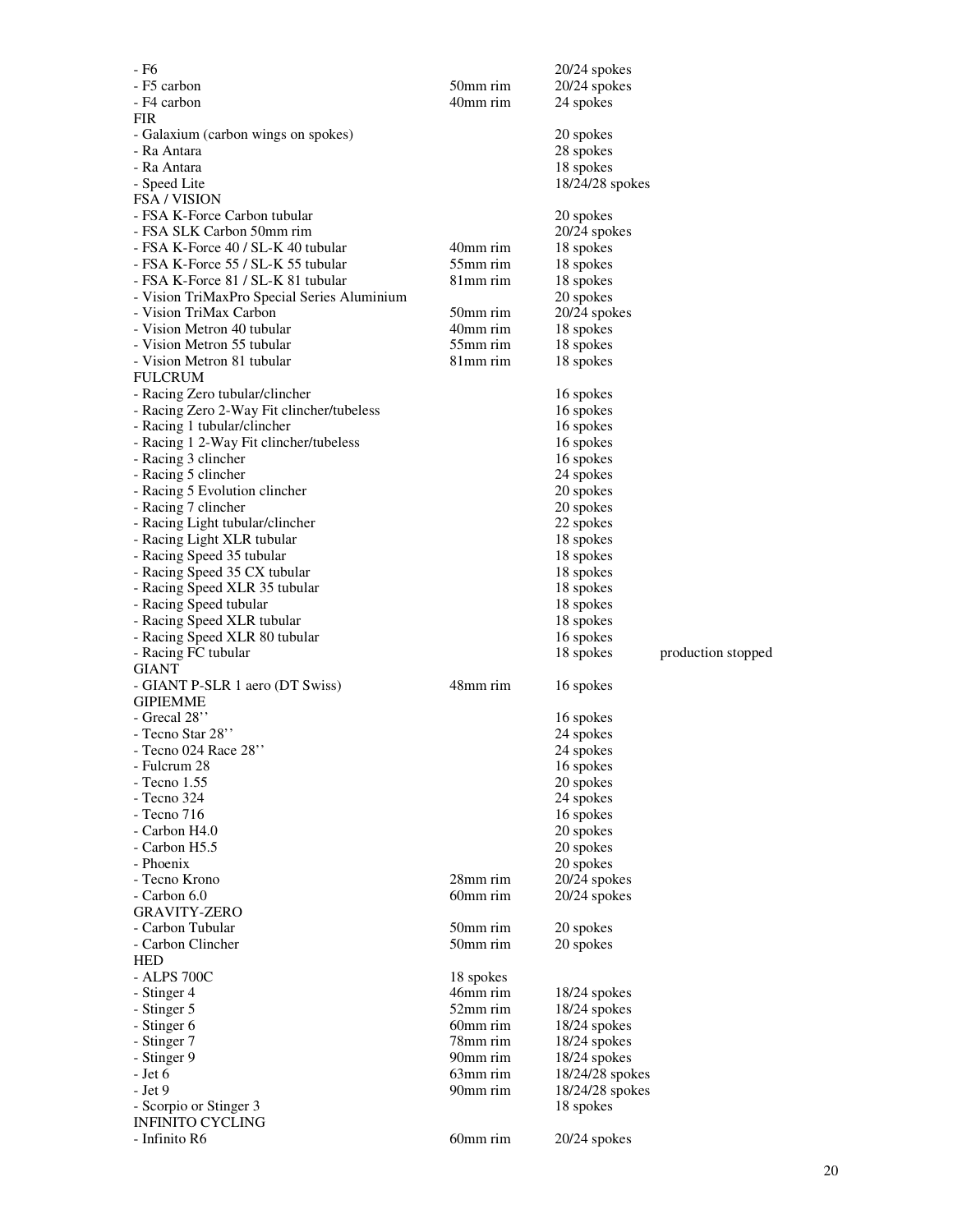| <b>JORBI BIKES</b>                                       |                  |                             |                    |
|----------------------------------------------------------|------------------|-----------------------------|--------------------|
| - JORBI A30                                              | 30mm rim         | 20 spokes                   |                    |
| <b>KINLIN</b>                                            |                  |                             |                    |
| - XKeymet KWS-C1                                         |                  | 24 spokes                   |                    |
| - XKeymet TB-25 tubular                                  |                  | 24 spokes                   |                    |
| KONDO MACHINE CORPORATION                                |                  |                             |                    |
| - GOKISO Wheel 50mm Carbon Tubular                       |                  | 20 spokes                   |                    |
| - GOKISO Wheel 38mm Carbon Clincher                      |                  | 20 spokes                   |                    |
| <b>MAD FIBER INC.</b>                                    |                  |                             |                    |
| - Mad Fiber Clincher                                     | 60mm rim         | $12/18$ spokes              |                    |
| - Mad Fiber Tubular                                      | 60mm rim         | $12/18$ spokes              |                    |
| <b>MARCHISIO</b>                                         |                  |                             |                    |
| - Tetragon                                               |                  | 16 spokes                   | roduction stopped  |
| - Zefir                                                  |                  | 16 spokes                   |                    |
| - Tension                                                |                  | 20 spokes                   |                    |
| - Solida                                                 |                  | 28 spokes                   |                    |
| - Carbozefir / T800                                      | 38mm rim         | 20 spokes                   |                    |
| <b>MATRIX</b>                                            |                  |                             |                    |
| - T38 carbon tubular                                     | 38mm rim         | 20 spokes                   |                    |
| - T50 carbon tubular                                     | 50mm rim         | 20 spokes                   |                    |
| - T60 carbon tubular                                     | 60mm rim         | 20 spokes                   |                    |
| - SCHNELL PODIUM 38                                      | 38mm rim         | 20 spokes                   |                    |
| - SCHNELL PODIUM 50                                      | 50mm rim         | 20 spokes                   |                    |
| - SCHNELL PODIUM 60                                      | 60mm rim         | 20 spokes                   |                    |
| <b>MAVIC</b>                                             |                  |                             |                    |
| - Cosmic Elite                                           |                  |                             |                    |
| - Cosmic Carbone Pro, SL, SL Premium, SSC, Ultimate, SLR |                  |                             | production stopped |
| - Cosmic Carbone 80 SSC 2010                             |                  | $16/20$ spokes              |                    |
| - Ksyrium SSC                                            |                  | $18/20$ spokes              | production stopped |
| - Ksyrium SSC SL                                         |                  | 18/20 spokes                | production stopped |
| - Ksyrium SSC SL2                                        |                  | 18/20 spokes                | production stopped |
| - Ksyrium SSC SL TdF                                     |                  | 18/20 spokes                | production stopped |
| - Ksyrium Equipe, SL, ELITE, ES                          |                  | $18/20$ spokes              | production stopped |
| - Ksyrium SL Premium                                     |                  | $18/20$ spokes              | production stopped |
| - Ksyrium SL "10ème anniversaire" clincher               |                  | $18/20$ spokes              |                    |
| - R-SYS SL tubular/clincher                              |                  | $16/20$ spokes              |                    |
| - R-SYS Premium clincher                                 |                  | 16/20 spokes                |                    |
| - Cosmic Carbone 80 G11 tubular                          |                  | $16/20$ spokes              |                    |
| - Cosmic Carbone 80 G13 tubular                          |                  | $16/20$ spokes              |                    |
| - CXR 80 tubular without blades                          |                  | $16/20$ spokes              |                    |
| - Ksyrium ELITE S clincher                               |                  | 18/20 spokes                |                    |
| - Ksyrium SL S clincher                                  |                  | 18/20 spokes                |                    |
| - R-SYS SLR Gamme 11 clincher                            |                  | $16/20$ spokes              |                    |
| - R-SYS SLR Gamme 13 clincher                            |                  | $16/20$ spokes              |                    |
| - Ksyrium SR clincher                                    |                  | $18/20$ spokes              |                    |
| - Ksyrium SLR clincher                                   |                  | 18/20 spokes                |                    |
| - Cosmic Carbone SLE clincher                            |                  | $16/20$ spokes              |                    |
| - Cosmic Carbone SR clincher                             |                  |                             |                    |
| - Cosmic Carbone 40 clincher                             | 40mm rim         | 20 spokes<br>$16/20$ spokes |                    |
| - Cosmic Carbone 40 tubular                              |                  |                             |                    |
|                                                          |                  |                             |                    |
|                                                          | 40mm rim         | $16/20$ spokes              |                    |
| - CXR 60 tubular without blades                          | 60mm rim         | $16/20$ spokes              |                    |
| <b>MAX-WHEEL</b>                                         |                  |                             |                    |
| - Unlimited Speed                                        | 50mm rim         | 20 spokes                   |                    |
| <b>MERCURY</b>                                           |                  |                             |                    |
| - M3 tubular                                             | 38mm rim         | 20 spokes                   |                    |
| - M5 tubular                                             | 58mm rim         | 20 spokes                   |                    |
| - M9 tubular                                             | 85mm rim         | 20 spokes                   |                    |
| - M3 clincher                                            | 38mm rim         | 20 spokes                   |                    |
| - M9 clincher                                            | 85mm rim         | 20 spokes                   |                    |
| MICHE                                                    |                  |                             |                    |
| - Radial tubular Zipp                                    | 303 rim          | 24/28 spokes                | production stopped |
| - Radial                                                 |                  | $20/28$ spokes              | production stopped |
| - Supertype tubular Zipp                                 | 404 rim          | $24/28$ spokes              |                    |
| - Supertype clincher Zipp                                | 404 rim          | $24/28$ spokes              |                    |
| - Supertype 358 tubular Zipp                             | 365 and 280 rims |                             |                    |
| - SWR Carbon<br>- SWR Full Carbon                        | 38/50mm rim      | 18 spokes<br>18/24 spokes   |                    |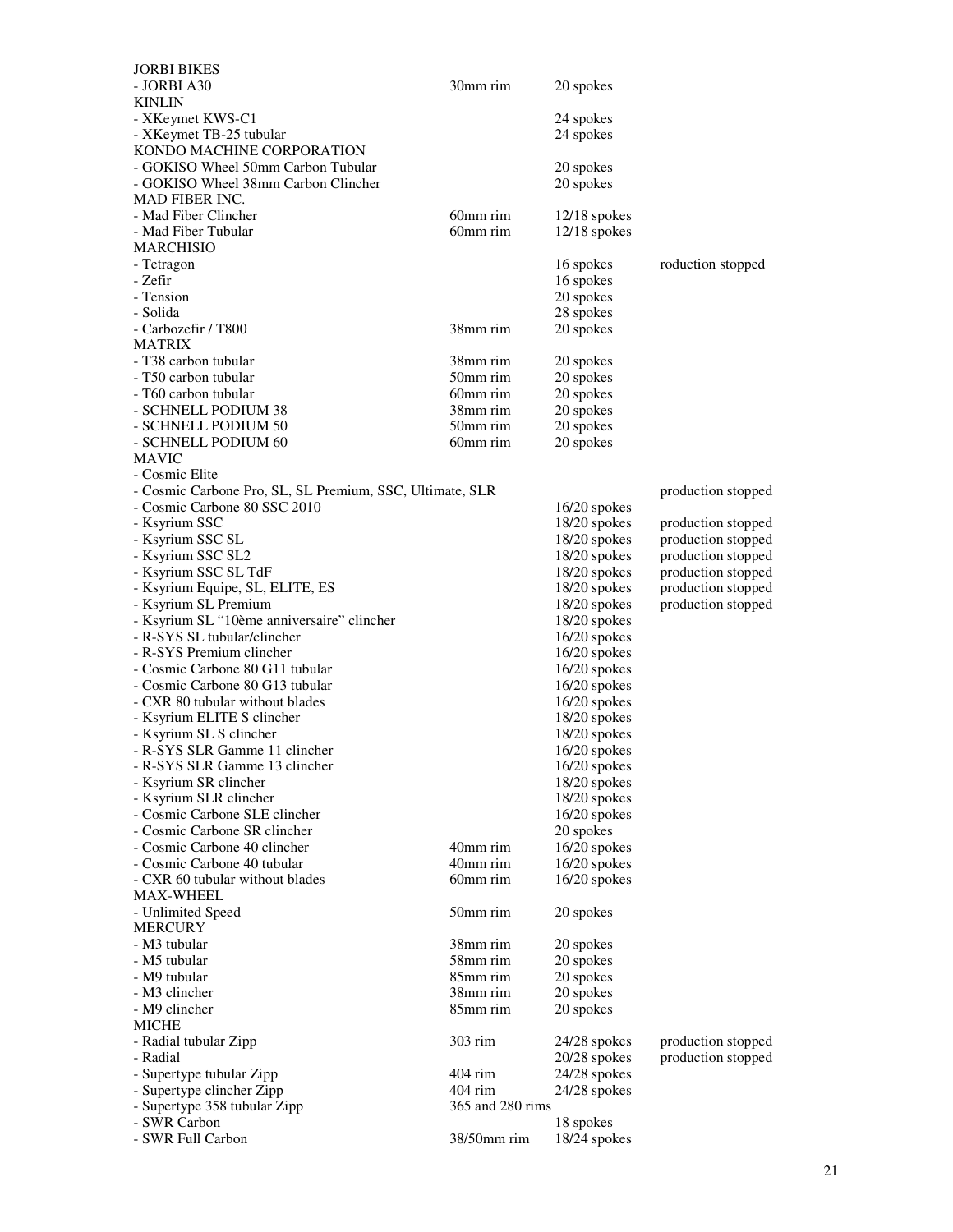| - Reflex RX 5 clincher                                                       | 23mm rim    | 24/28 spokes                |                    |
|------------------------------------------------------------------------------|-------------|-----------------------------|--------------------|
| - Race 707 clincher                                                          | 25mm rim    | $20/28$ spokes              |                    |
| - Supertype 558 RS tubular                                                   | 58mm rim    | $18/24$ spokes              |                    |
| - Connect clincher                                                           | 25mm rim    | $18/24$ spokes              |                    |
| <b>NEUGENT</b>                                                               |             |                             |                    |
| - Neuvation M28 Aero                                                         |             | 16 spokes                   |                    |
| NIPPON MITSUBISHI OIL CORPORATION                                            |             |                             |                    |
| - Nisseki Carbon Wheel AM27                                                  |             | 18 spokes                   |                    |
| <b>NOVATEC</b>                                                               |             |                             |                    |
| - W150 Tubular                                                               | 50mm rim    | 20 spokes                   |                    |
| - W240 Tubular                                                               | 40mm rim    | 20 spokes                   |                    |
| - W250 Tubular                                                               | $50mm$ rim  | 20 spokes                   |                    |
| - W285 Tubular                                                               | 85mm rim    | 16 spokes                   |                    |
| - W350 Tubular                                                               | 50mm rim    | 20 spokes                   |                    |
| - W752 Tubular                                                               | 52mm rim    | 20 spokes                   |                    |
| - W250 Clincher                                                              | 50mm rim    | 20 spokes                   |                    |
| PROFILE DESIGN                                                               |             |                             |                    |
| - Altair 52mm Semi Carbon Clincher                                           | 52mm rim    | $20/24$ spokes              |                    |
| - Altair 52mm Full Carbon Clincher                                           | 52mm rim    | $20/24$ spokes              |                    |
| - Altair 52mm Full Carbon Tubular                                            | $52$ mm rim | $20/24$ spokes              |                    |
| - Altair 80 mm Semi Carbon Clincher                                          | 80mm rim    | $20/24$ spokes              |                    |
| - Altair 80 mm Full Carbon Clincher                                          | 80mm rim    | $20/24$ spokes              |                    |
| - Altair 80 mm Full Carbon Tubular                                           | 80mm rim    | $20/24$ spokes              |                    |
| - Armada 38 AL                                                               | 38mm rim    | 20/24 spokes                |                    |
| - 58/TwentyFour Full Carbon Clincher                                         | 58mm rim    | $20/24$ spokes              |                    |
| - 58/TwentyFour Full Carbon Tubular                                          | 58mm rim    | $20/24$ spokes              |                    |
| - 78/TwentyFour Full Carbon Clincher                                         | 78mm rim    | $20/24$ spokes              |                    |
| - 78/TwentyFour Full Carbon Tubular                                          | 78mm rim    | $20/24$ spokes              |                    |
| PRO-LITE                                                                     |             |                             |                    |
| - Gavia                                                                      |             | 20 spokes                   |                    |
| - Vicenza                                                                    |             | 20 spokes                   |                    |
| <b>PRORACE</b>                                                               |             |                             |                    |
| - Shooters CW051 carbon                                                      | 51mm rim    | $20/24$ spokes              |                    |
| REYNOLDS                                                                     |             |                             |                    |
| - DV46T (Stratus DV)                                                         |             | 16/20 spokes                | production stopped |
| - Assault Cross / Assault Track                                              |             | $16/20$ spokes              |                    |
| - DV46UL (Stratus DV UL Carbon)                                              |             | $16/20$ spokes              | production stopped |
| - Forty-Six                                                                  |             | $16/20$ spokes              |                    |
| - Forty-Six                                                                  |             | 16/20 spokes                |                    |
| - Assault                                                                    |             | 16/20 spokes                |                    |
| - MV32T (Cirro MV)                                                           |             | 20 spokes                   | production stopped |
| - Thirty-Two                                                                 |             | 20 spokes                   |                    |
| - Thirty-Two                                                                 |             | 20 spokes                   |                    |
| - Attack                                                                     |             | 20 spokes                   |                    |
| - Sixty-Six                                                                  |             | $16/20$ spokes              |                    |
| - Solitude                                                                   |             | 20 spokes                   |                    |
| - RZR Sawtooth 46T                                                           |             | 16 spokes                   |                    |
| - Eighty One                                                                 |             | $16/20$ spokes              |                    |
| RITCHEY                                                                      |             |                             |                    |
| - WCS Protocol Road<br>- Pro DS Road                                         |             | 16 spokes                   |                    |
|                                                                              |             | 20 spokes                   |                    |
| - Comp DS Road<br>- Velomax Circuit production stopped                       |             | 20 spokes                   |                    |
|                                                                              |             |                             |                    |
| - Superlogic Carbon Tubular 46 (Reynolds DV46T UL)                           |             | 16/20 spokes                |                    |
| - Superlogic Carbon Clincher 46 (Reynolds DV46C UL)<br>- Ritchey WCS APEX 50 |             | $16/20$ spokes<br>20 spokes |                    |
| - Ritchey WCS APEX 46 (Reynolds Forty-Six)                                   |             | 20 spokes                   |                    |
| - Ritchey WCS APEX 88                                                        |             | 20 spokes                   |                    |
| - Ritchey WCS APEX 60                                                        | 60mm rim    | 20 spokes                   |                    |
| <b>ROLF PRIMA</b>                                                            |             |                             |                    |
| - Vigor                                                                      |             | 14 spokes                   |                    |
| - Echelon                                                                    |             | 16 spokes                   |                    |
| - Carbon TdF 38                                                              |             | 14 spokes                   |                    |
| - Carbon TdF 58                                                              |             | 12 spokes                   |                    |
| - Ares 4 (Reynolds Forty-Six)                                                |             | $16/20$ spokes              |                    |
| - TdF85                                                                      | 85mm rim    | 12 spokes                   |                    |
| - TdF60SL                                                                    | 60mm rim    | 12 spokes                   |                    |
|                                                                              |             |                             |                    |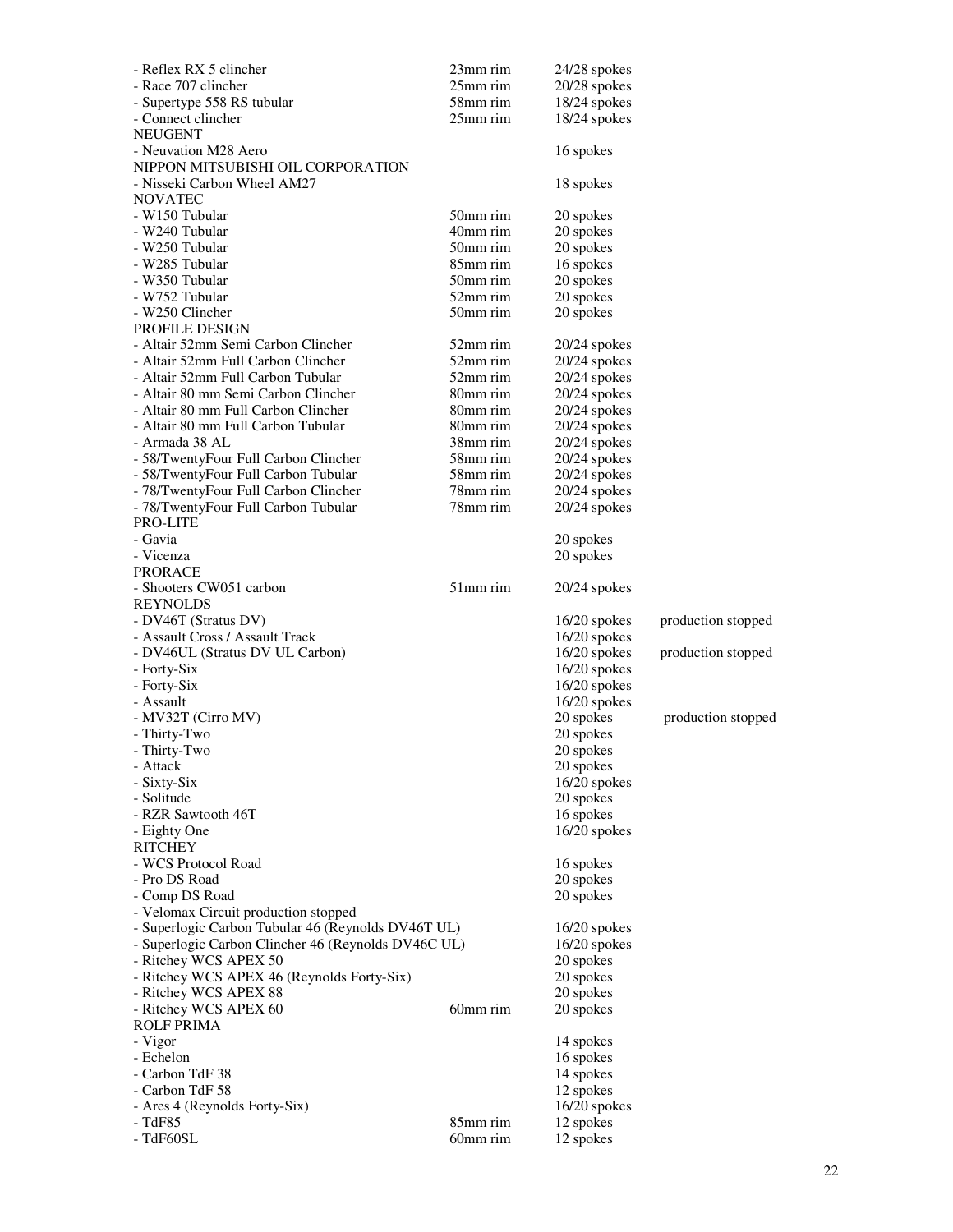| - Vigor Alpha                                                       | 35mm rim       | 14 spokes                        |                    |
|---------------------------------------------------------------------|----------------|----------------------------------|--------------------|
| - TdF60                                                             | 60mm rim       | 16 spokes                        |                    |
| SHIMANO                                                             |                |                                  |                    |
| - WH-R535 clincher (black/silver)                                   |                | 16 spokes                        | production stopped |
| - WH-540 clincher (black)                                           |                | 16 spokes                        | production stopped |
| - WH-6500 clincher (silver)                                         |                | 16 spokes                        | production stopped |
| - WH-7700 tubular/clincher (dark green)                             |                | 16 spokes                        | production stopped |
| - WH-7700 CFRP tubular (black)                                      |                | 16 spokes                        | production stopped |
| - WH-7701 tubular/clincher (black)                                  |                | 16 spokes                        | production stopped |
| - WH-7701 CFRP tubular (black)                                      |                | 16 spokes                        | production stopped |
| - WH-7800 + WH 7801 tubular/clincher (silver) Dura Ace              |                | 16/20/24 spokes                  | production stopped |
| - WH-7800 + WH 7801 CFRP tubular (silver) Dura Ace                  |                | 16/20/24 spokes                  | production stopped |
| - WH-7800 SL + WH 7801 tubular (black) Dura Ace<br>- WH-7850-C50-CL |                | $16/20$ spokes<br>16 spokes      | production stopped |
| - WH-7850-C50-TU                                                    |                | 16 spokes                        |                    |
| - WH-RS 30                                                          |                | 16 spokes                        |                    |
| - WH-7850-C75-TU                                                    |                | 12 spokes                        |                    |
| - WH-7850-C35-TU                                                    |                | 16 spokes                        |                    |
| - WH-7900-C35-TU                                                    |                | 16 spokes                        |                    |
| - WH-7900-C35-CL                                                    | 35mm rim       | 16 spokes                        |                    |
| - WH-7900-C50-CL                                                    | 50mm rim       | $16/20$ spokes                   |                    |
| - WH-7900-C50-TU                                                    | 50mm rim       | 16/20 spokes                     |                    |
| - WH-9000-C35-CL                                                    | 35mm rim       | 16 spokes                        |                    |
| - WH-9000-C35-TU                                                    | 35mm rim       | 16 spokes                        |                    |
| - WH-9000-C50-CL                                                    | 50mm rim       | 16 spokes                        |                    |
| - WH-9000-C50-TU                                                    | 50mm rim       | 16 spokes                        |                    |
| - WH-9000-C75-TU                                                    | 75mm rim       | 16 spokes                        |                    |
| - WH-R501-30                                                        |                | $20/24$ spokes                   |                    |
| - WH-RS20-A                                                         |                | 16 spokes                        |                    |
| - WH-RS21-CL                                                        | 25mm rim       | 16 spokes                        |                    |
| - WH-RS30-A                                                         |                | 16 spokes                        |                    |
| - WH-RS80-C50-CL                                                    |                | 16 spokes                        |                    |
| - PRO RC50 High Profile Carbon clincher                             |                | 24 spokes                        |                    |
| - PRO RC50 High Profile Carbon tubular                              |                | 24 spokes                        |                    |
| - PRO RC50 2X2 T Weave                                              | 50mm rim       | 18 spokes                        |                    |
| <b>SOUL BIKES PTE. LTD.</b>                                         | 50-51mm rim    |                                  |                    |
| - SOUL C5.0T<br>- SOUL C6.0T                                        | $60-62$ mm rim | $18/24$ spokes                   |                    |
| SPECIALIZED BICYCLE COMPONENTS INC.                                 |                | 18/24 spokes                     |                    |
| - Roval AL35                                                        | 35mm rim       | 20 spokes                        |                    |
| - Roval Rapide SL45                                                 | 47mm rim       | 20 spokes                        |                    |
| - Roval Rapide CLX40                                                | 40mm rim       | 18 spokes                        |                    |
| <b>SPINERGY</b>                                                     |                |                                  |                    |
| - SRX (2B02)                                                        |                | 20/28 spokes                     |                    |
| $-SR3(2S02)$                                                        |                | $20/28$ spokes                   |                    |
| $- X$ Aero (PRI-FC-111)                                             |                | 16/20 spokes                     |                    |
| - X Aero Lite (2L02)                                                |                | 18/20 spokes                     |                    |
| - X Aero Carbon                                                     |                | $16/20$ spokes                   |                    |
| <b>SUNNY CROWN ENTERPRISE</b>                                       |                |                                  |                    |
| - CKT Splendor Carbone                                              |                | $16/18$ spokes                   |                    |
| - CKT Aurora Carbon                                                 |                | 16 spokes                        |                    |
| <b>THORIUS</b>                                                      |                |                                  |                    |
| - SHADO Carbon clincher                                             |                | $16/20$ spokes                   |                    |
| - SHADO Carbon tubular                                              |                | $16/20$ spokes                   |                    |
| - N'ERA                                                             |                | 24 spokes                        |                    |
| <b>TOKEN</b>                                                        |                |                                  |                    |
| $-C30A$                                                             |                | 20 spokes                        |                    |
| $-T50$<br>- T <sub>38</sub>                                         |                | 20 spokes                        |                    |
| $-C50$                                                              |                | $20/24$ spokes<br>$20/24$ spokes |                    |
| $-T33$                                                              | 33mm rim       | 20/24 spokes                     |                    |
| $-C55A$                                                             | 55mm rim       | $20/24$ spokes                   |                    |
| - T <sub>55</sub>                                                   | 55mm rim       | $20/24$ spokes                   |                    |
| <b>TOPOLINO</b>                                                     |                |                                  |                    |
| - Revelation                                                        |                | 24 spokes                        |                    |
| <b>TREK</b>                                                         |                |                                  |                    |
|                                                                     |                |                                  |                    |
| - Bontrager Aeolus 3 D3 CX Tubular                                  | 35mm rim       | 18 spokes                        |                    |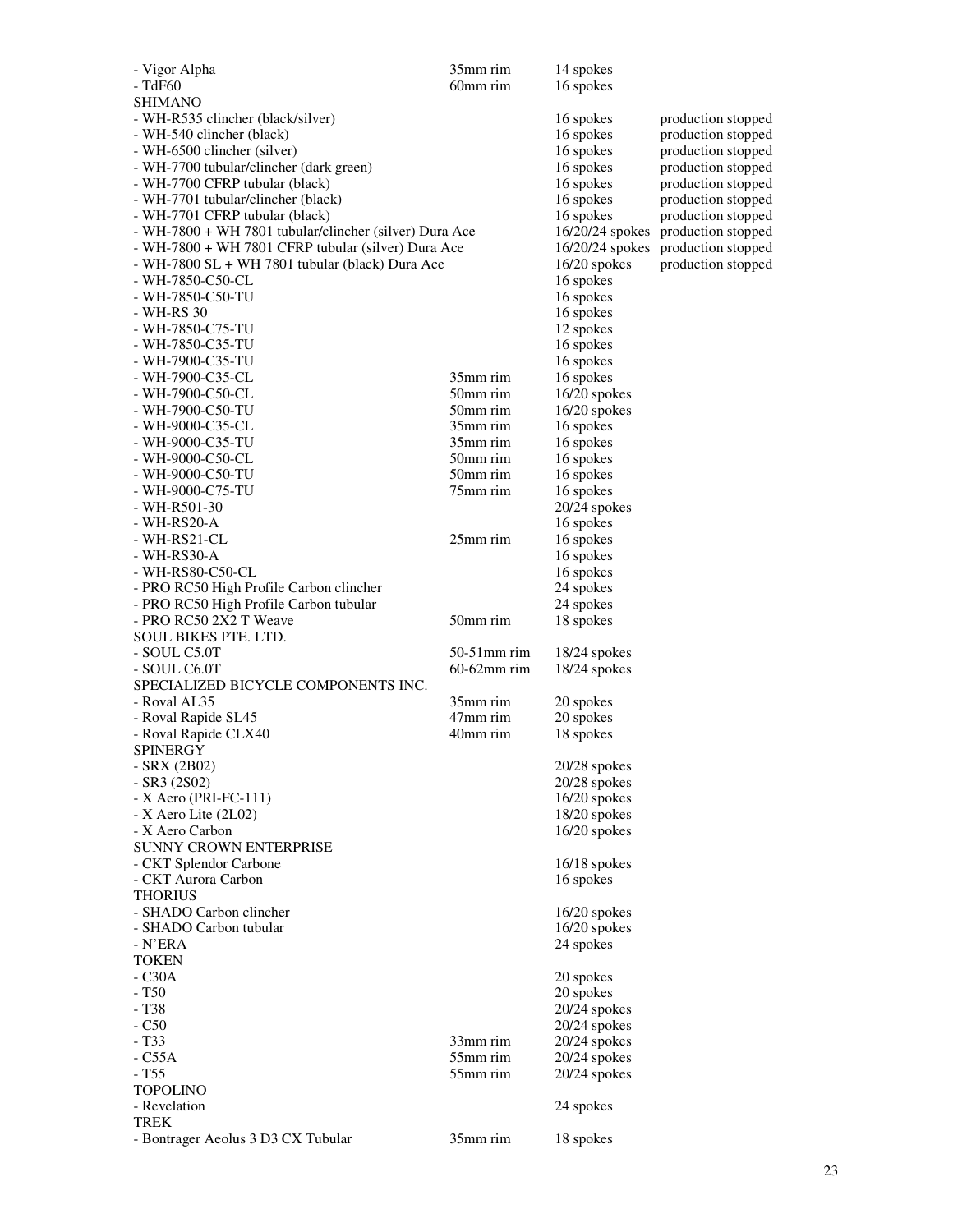| - Bontrager Aeolus 3 D3 Tubular                | 35mm rim               | 18 spokes      |                    |
|------------------------------------------------|------------------------|----------------|--------------------|
| - Bontrager Aeolus 9.0 (XXX-lite Aero 90)      |                        | 16 spokes      | production stopped |
| - Bontrager Aeolus 9 D3 Tubular                | 90mm rim               | 18 spokes      |                    |
| - Bontrager Aeolus 6.5 (XXX-lite Aero 60)      |                        | 16 spokes      | production stopped |
| - Bontrager Aeolus 5.0 Tubular                 |                        | 16 spokes      | production stopped |
| - Bontrager Aeolus 5.0 ACC Clincher            |                        | 16 spokes      | production stopped |
| - Bontrager Aeolus 5 D3 CX Tubular             | 50mm rim               | 18 spokes      |                    |
| - Bontrager Aeolus 5 D3 Tubular                | 50mm rim               | 18 spokes      |                    |
| - Bontrager Race X-lite Aero Tubular           |                        | 16 spokes      | production stopped |
| - Bontrager Race X-lite Carbon Aero Tubular    |                        | 16 spokes      | production stopped |
| - Bontrager Race X-lite Tubular                |                        | 20/24 spokes   | production stopped |
| - Bontrager Race X-lite Clincher               |                        | 20/24 spokes   | production stopped |
| - Bontrager Race Lite Tubular                  |                        | $20/24$ spokes | production stopped |
| - Bontrager Race Lite Aero Clincher            |                        | $20/24$ spokes | production stopped |
| - Vector Comp (Rolf)                           |                        | 20 spokes      | production stopped |
| - Vector Pro (Rolf)                            |                        | 14 spokes      | production stopped |
| - Bontrager Aeolus 7 D3 Tubular                | 70mm rim               | 18 spokes      |                    |
| - Bontrager Aeolus D3 Extreme                  | 35mm rim               | 18 spokes      |                    |
| <b>Condition Tub</b>                           |                        |                |                    |
| TUFO                                           |                        |                |                    |
| - Cyclone Energy                               |                        | 20 spokes      |                    |
| <b>TWO WHEELS ENTREPRISES</b>                  |                        |                |                    |
| - Carbon Pro                                   | 50mm rim               | 20 spokes      |                    |
| <b>URSUS</b>                                   |                        |                |                    |
| - Miura C58 58mm rim 20/24 spokes              |                        |                |                    |
| - MIURA T45                                    | 45mm rim               | $20/24$ spokes |                    |
| - MIURA TS58                                   | 58mm rim               | 20/24 spokes   |                    |
| - MIURA TS90                                   | 90mm rim               | $20/24$ spokes |                    |
| - MIURA CB38                                   | 38mm rim               | $20/24$ spokes |                    |
| - MIURA T47                                    | 50mm rim               | $20/24$ spokes |                    |
| <b>VUELTA</b>                                  |                        |                |                    |
| - XRP III Silver                               |                        | 24 spokes      |                    |
| - Xlite                                        |                        | 20 spokes      |                    |
| - Carbon Pro                                   |                        | 12 spokes      |                    |
| <b>VZAN</b>                                    |                        |                |                    |
| - Futura                                       |                        | 20 spokes      |                    |
| - Concept Road                                 |                        | 20 spokes      |                    |
| WISHBONE ENTREPRISE CO., LTD.                  |                        |                |                    |
| $- T100$                                       | $100$ mm rim           | 20 spokes      |                    |
| - ELITE 50T                                    | 50mm rim               | 20 spokes      |                    |
| - ELITE 38T                                    | 38mm rim               | 20 spokes      |                    |
| - ELITE 38A / ATTACK 38A                       | 38mm rim               | 20 spokes      |                    |
| <b>XERO</b>                                    |                        |                |                    |
| - XR-1F                                        |                        | 16 spokes      |                    |
| <b>XRD EXTREME RACING DESIGN</b>               |                        |                |                    |
| $-CC60$                                        | 60mm rim               | 20 spokes      |                    |
| <b>ZIPP SPEED WEAPONRY</b>                     |                        |                |                    |
| - 303 Z3 Tubular Zipp                          | $280$ rim<br>$245$ rim | $18/21$ spokes | production stopped |
| - 303 Tubular 650c Zipp                        |                        |                |                    |
| - 303 Tubular 700c                             |                        |                |                    |
| - 303 Clincher Zipp                            | $415$ rim              | 18 spokes      |                    |
| - 303 Clincher 650c Zipp                       | 370 rim                | 18 spokes      |                    |
| - 404 Z4 Tubular Zipp                          | 360 rim<br>330 rim     | $18/21$ spokes | production stopped |
| - 404 Tubular 650c Zipp<br>- 404 Tubular 700c  |                        |                |                    |
|                                                | $505 \text{ rim}$      |                |                    |
| - 404 Clincher Zipp                            | 460 rim                | 18 spokes      |                    |
| - 404 Clincher 650c Zipp<br>- 808 Tubular Zipp | $420$ rim              | 18 spokes      |                    |
| - 808 Clincher Zipp                            | $420$ rim              |                |                    |
| - Velomax Tempest II                           |                        |                | production stopped |
| - SRAM S30 AL Sprint                           | 30 mm rim              |                |                    |
| - SRAM S40 Clincher Zipp                       | $415$ rim              | $18/20$ spokes |                    |
| - SRAM S60 Clincher Zipp                       | $505$ rim              |                |                    |
| - SRAM S80 Clincher Zipp                       | 520 rim                |                |                    |
| - FlashPoint 40 Zipp                           | 415 rim                |                |                    |
| - FlashPoint 60 Zipp                           | $505 \text{ rim}$      |                |                    |
| - FlashPoint 80 Zipp                           | 520 rim                |                |                    |
|                                                |                        |                |                    |